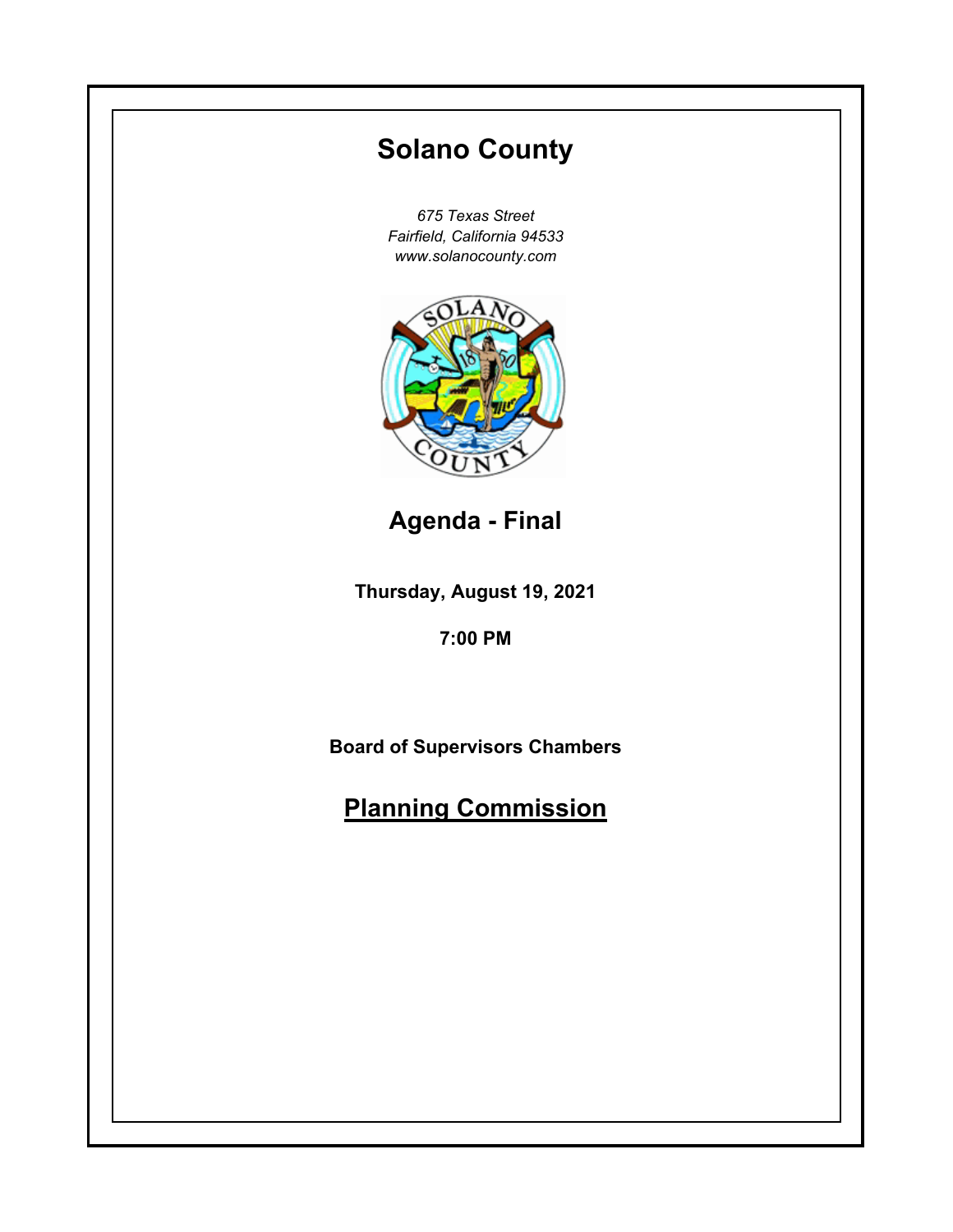Due to COVID-19 and to protect County staff and members of the public, the Board Chambers will be open with distancing measures provided. This precaution is being taken pursuant to the authority conferred by Governor Newsom's Executive Order N-29-20. All or some of the Commissioners will attend the meeting telephonically and participate in the meeting to the same extent as if they were present.

PUBLIC COMMENTS: To submit public comments, please see the options below.

# Email/Mail:

If you wish to address any item listed on the Agenda, or Closed Session by written comment, please submit comments in writing to the Planning Commission by U.S. Mail or by email to Planning@SolanoCounty.com. Written comments must be received no later than 11:00 a.m. on the day of the meeting.

## Phone:

To submit comments verbally from your phone, you may do so by dialing: 1-415-655-0001 and using Access Code 177 604 5864 on your phone. Once entered in the meeting, you will be able to hear the meeting and will be called upon to speak during the public speaking period.

Any person wishing to review the application(s) and accompanying information may do so on the county website. All agendas and reports are located on the county website. Non-confidential materials related to an item on this Agenda submitted to the Commission after distribution of the agenda packet are available for public inspection during normal business hours and on our website at www.solanocounty.com under Departments, Resource Management, Boards and Commissions.

The County of Solano does not discriminate against persons with disabilities and is an accessible facility. If you wish to attend this meeting and you will require assistance in order to participate, please contact Marianne Richardson, Department of Resource Management at (707) 784-6765 at least 24 hours in advance of the event to make reasonable arrangements to ensure accessibility to this meeting.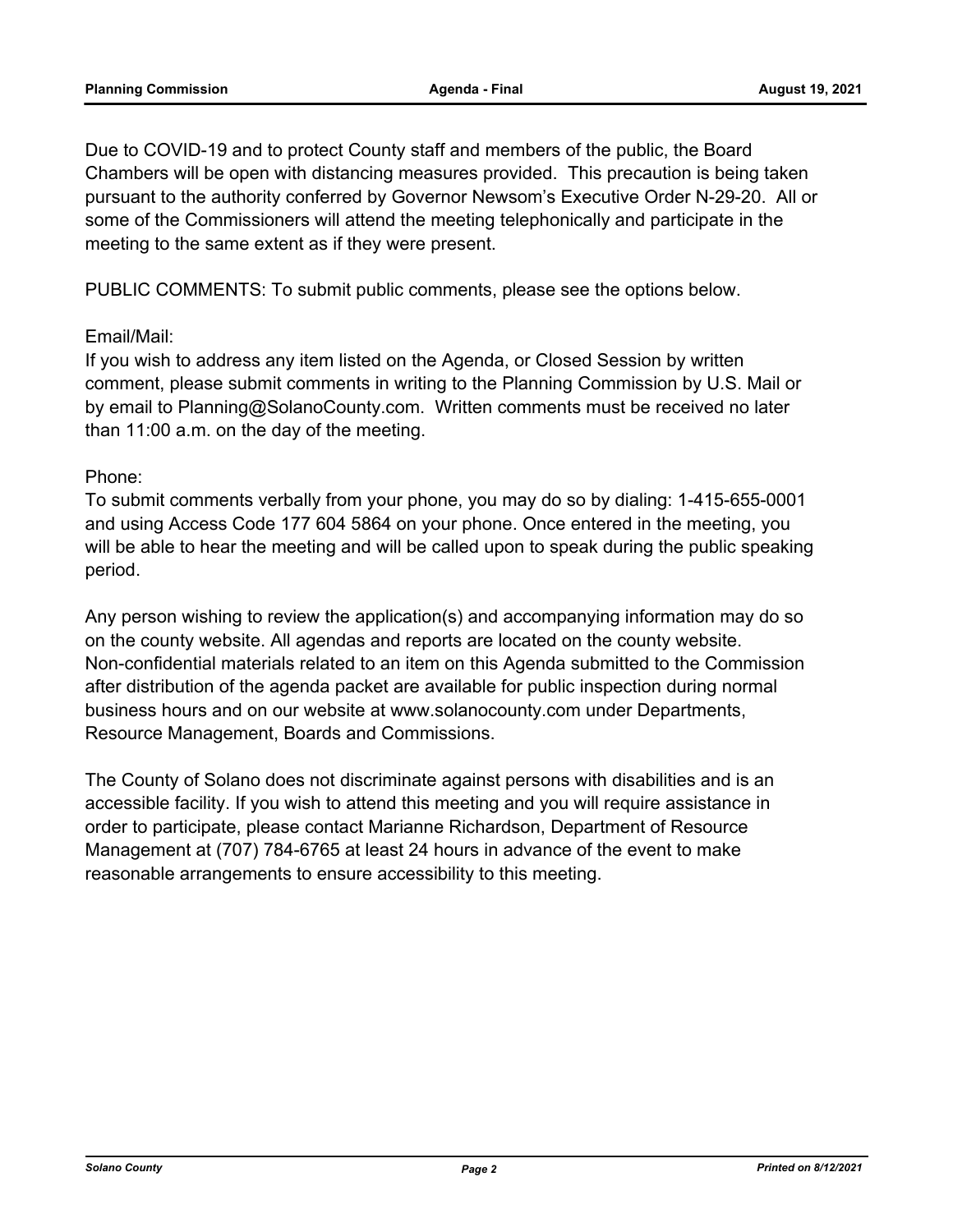# **AGENDA**

**CALL TO ORDER**

## **SALUTE TO THE FLAG**

**ROLL CALL**

## **APPROVAL OF AGENDA**

### **APPROVAL OF THE MAY 6, 2021 MINUTES**

#### **1 [PC 21-013](http://solano.legistar.com/gateway.aspx?m=l&id=/matter.aspx?key=16170)**

*Attachments:* [Minutes of May 6, 2021](http://solano.legistar.com/gateway.aspx?M=F&ID=5fd34935-88dd-4061-9030-b9fd89330162.pdf)

### **ITEMS FROM THE PUBLIC:**

*This is your opportunity to address the Commission on a matter not heard on the Agenda, but it must be within the subject matter jurisdiction of the Commission. Please submit a Speaker Card to the clerk before the first speaker is called and limit your comments to five minutes. Items from the public will be taken under consideration without discussion by the Commission and may be referred to staff.*

# **REGULAR CALENDAR**

- **2 [PC 21-014](https://solano.legistar.com/View.ashx?M=F&ID=9710070&GUID=9363367E-2C41-4B42-8351-17D6C80D2ACE)** Public Hearing to consider amendments to the Middle Green Valley Specific Plan No. SP-20-01, located north of the Fairfield city limits, near Green Valley and Mason Roads; An Addendum to the Middle Green Valley Specific Plan EIR was prepared pursuant to the California Environmental Quality Act (CEQA). The proposal does not result in any new significant impacts and no additional environmental review is required.
	- Attachments: [A Draft Planning Commission Resolution with Exhibits](http://solano.legistar.com/gateway.aspx?M=F&ID=3b768102-8941-4230-b5d5-b8e897721177.pdf)
		- [B1 Addendum to the MGV EIR](http://solano.legistar.com/gateway.aspx?M=F&ID=aa1a586f-dae6-4133-8e70-ccdfb1c1d518.pdf)
			- [B2 Link to Technical Studies and Addendum Appendices](http://solano.legistar.com/gateway.aspx?M=F&ID=410bc00f-c292-404a-9f0e-bb23bcba6112.pdf)
			- [C1 Applicant Proposed Revisions to the MGV Specific Plan](http://solano.legistar.com/gateway.aspx?M=F&ID=0be8ac9b-c3e8-47d2-a12e-13a778723bbe.pdf)
			- [C2 County Proposed Amendments to the MGV Specific Plan](http://solano.legistar.com/gateway.aspx?M=F&ID=c3b34009-eeb8-48d5-860f-cfa2d839967e.pdf)
			- [D Cordelia Fire Protection District Letter](http://solano.legistar.com/gateway.aspx?M=F&ID=f573043f-0176-4ef1-87d0-9aa0fb6086e0.pdf)
			- [E Green Valley Agricultural Conservancy Letters and GVLA Letter](http://solano.legistar.com/gateway.aspx?M=F&ID=0412612f-07c8-4963-9c7e-1515d7556f7b.pdf)
			- [F Wagner Email to Planning Commission and County Counsel memo](http://solano.legistar.com/gateway.aspx?M=F&ID=0882b9ad-7e87-4249-9cd2-00088c946358.pdf)